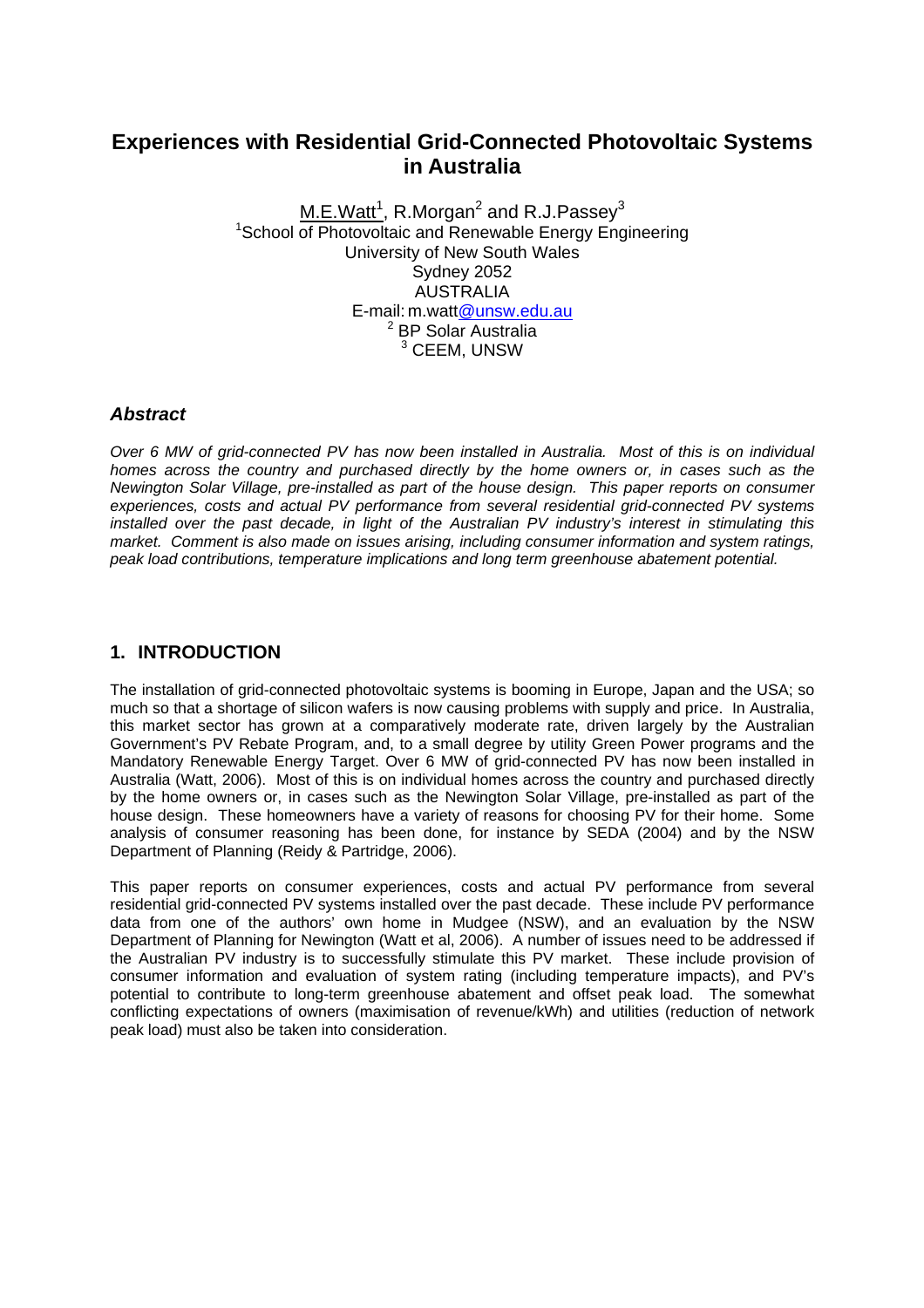# **2. GRID CONNECTED PV INSTALLATIONS IN AUSTRALIA**

# **2.1. The PV Rebate Program**

The Australian Government's PV Rebate Program (PVRP) has been instrumental in establishing a market for grid-connected PV in Australia. By 2005, the PVRP contributed to approximately 88% of grid-connected PV being installed. Since the start of the programme in 2000, more than 7000 systems, using 8.65 MWp of PV, have been installed (AGO, 2006) and rebates of over AUD 35 million have been provided (Watt, 2006). Of these, more than 3,000 systems were grid connected, using a total of 4.6 MW of PV. The grants have been reduced over time from \$5,000 per kW to \$3,500. Approvals for grid-connected systems overtook those for off-grid systems by mid 2002, as shown in Figure 1, and now account for the majority of PVRP installations. Over 300 systems have been installed on community buildings, including schools, thus providing a good public profile for PV.



**Figure 1: PV installed under the PV Rebate Program (AGO, 2006)** 

# **2.2. System Cost Trends via BP Solar's Envirocashback database**

BP Solar, through its Envirocashback scheme, gathers large amounts of system data. Analysis of these data shows that for most States the costs of a grid-connected system has decreased since 2003. Only in QLD has the average system cost per watt increased. Across all States the average system cost in dollars per watt has decreased from \$13.05 in 2003 to \$11.89 in 2005. This represents an 8% decrease on 2003 costs, despite world PV module price rises over that period. Over that time, domestic electricity tariffs have increased by more than 15% for the household monitored here, and are expected to continue to increase at 5% per year above CPI (IPART, 2005). A breakdown of average PV system cost by State and by year is provided in Figure 2.

# **3. EXPERIENCES WITH RESIDENTIAL PV SYSTEMS IN NSW**

### **3.1. Analysis of a 1.6 kW System in Mudgee, NSW**

A 10 panel BP Solar "Solar Energiser" array consisting of 10 x BP Solar 3160 modules connected to a SMA 1700 inverter was mounted on a north facing Colourbond roof at a tilt angle of 25 degrees. A reference cell, ambient temperature probe and module back surface temperature probe were installed to gather meteorological information. Performance data are gathered via a SMA Sunny Boy Controller at 5 minute intervals. Data have been gathered since January 2004. The availability of on-site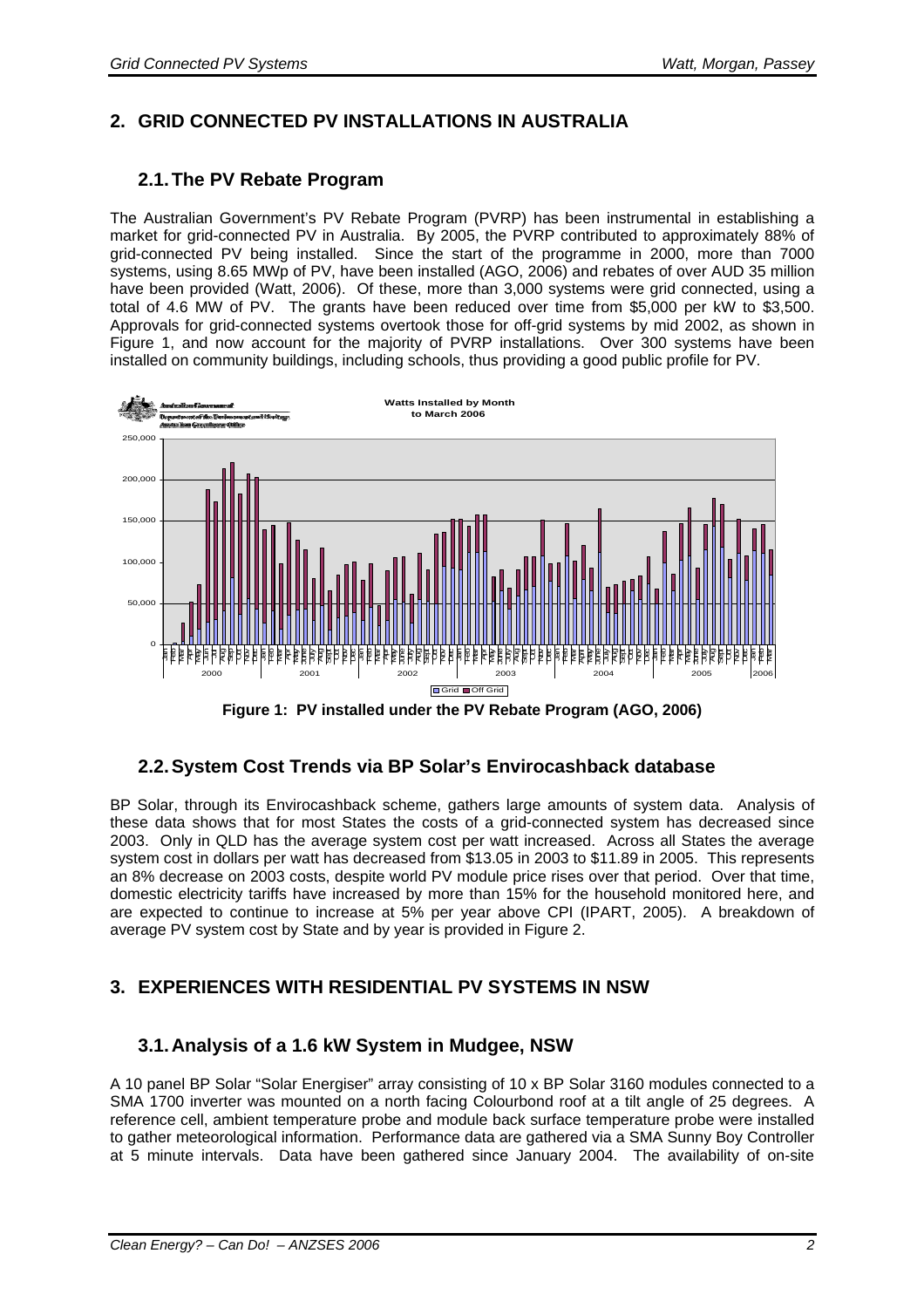meteorological data enables normalised performance indicators such as performance ratio (PR)<sup>1</sup> to be calculated, thus benchmarking this system against others.



#### **Figure 2: Cost trends in \$/Wp from 2003 to 2005 for grid-connected PV systems by State from the BP Solar Envirocashback program.**

The system procurement and installation process were straightforward, with a contract entered into with the system supplier, BP Solar, for the Renewable Energy Certificates, and with Country Energy for permission to connect and for net metering. The system was installed by a single installer over a day and a half in November 2003 and has operated without interruption since then. Detailed manuals were provided on the system (including anticipated output), the inverter and subsequently the monitoring system. Information was also included on efficient electricity use. Simple maintenance procedures were explained, comprising inspection for corrosion and loose fasteners, avoiding shade, cleaning modules, if necessary, interpretation of warning lights on the inverter and checking that performance is within the expected range.

The monitoring system can store up to 6 weeks of data. The data are downloaded to a computer by the owner at regular intervals. The monitoring software automatically stores data by month and by year, and also provides an annual summary.



### 3.1.1. Analysis of system performance

 $\overline{a}$ 

**Figure 3: Daily total and trend (red line) energy output, peaking at 10.28 kWh and averaging 6.65kWh per day for 2005.** 

 $1$  The performance ratio equals the actual kW PV output divided by the kW in-plane irradiance theoretically available to the array.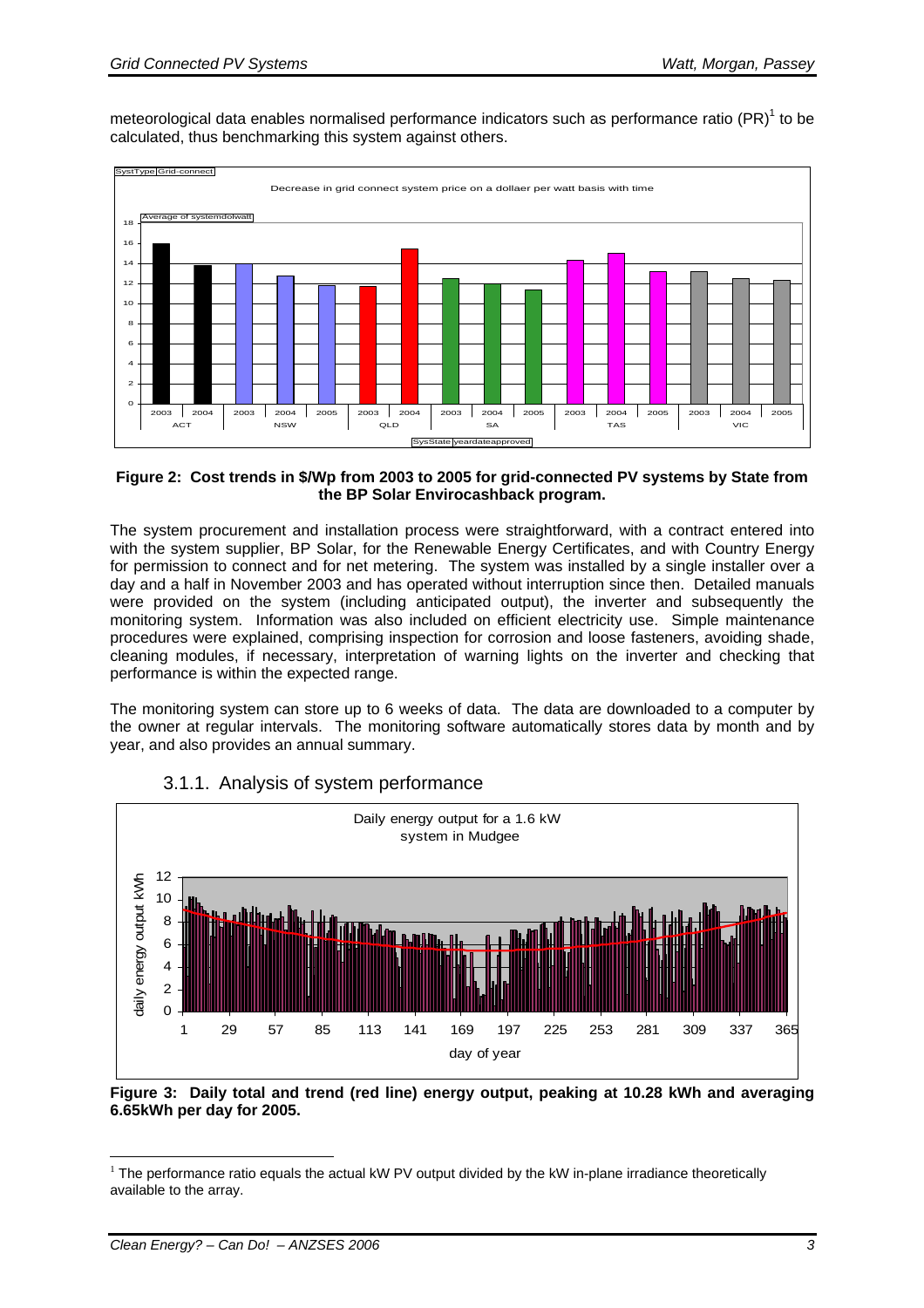Figure 3 plots the daily total AC energy output and the trend over the entire year. In 2005 the system produced 2426 kWh of AC energy or 1515 kWh/kWpeak, based on name plate ratings (1.6kW). Based on the actual installed power of 1.571 kW<sup>2</sup>, this increases to 1545 kWh per kWpeak and compares favourably to the ORER published rate of 1382 kWh / kWp for this zone (ORER, 2006).

On average each day yielded 6.65 kWh of AC energy with a maximum of 10.28kWh produced on the  $7<sup>th</sup>$  of January. It can be seen from Figure 4 that the  $7<sup>th</sup>$  of January was clear with consistent irradiance and some evidence of a cooling breeze, due to the moderate maximum ambient temperature of 28.3 ºC. No wind data are gathered by the system.

Modelling of the system using the SMA freeware Sunny Design v1.3 resulted in a predicted annual output of 2202 kWh which correlates well with the 2426kWh actually produced.

|              |         | 33   |       |      | <b>Std</b> |
|--------------|---------|------|-------|------|------------|
| <b>Month</b> | Sum     | Ave  | Max'  | Min' | Dev        |
| 1            | 251.81  | 8.12 | 10.28 | 2.49 | 1.83       |
| $\mathbf{2}$ | 216.86  | 7.74 | 9.37  | 3.96 | 1.51       |
| 3            | 221.99  | 7.16 | 9.47  | 1.21 | 2.17       |
| 4            | 208.36  | 6.95 | 8.62  | 2.80 | 1.44       |
| 5            | 186.18  | 6.01 | 7.36  | 2.19 | 1.37       |
| 6            | 114.11  | 3.80 | 6.91  | 0.05 | 2.32       |
| 7            | 148.88  | 4.80 | 7.33  | 0.51 | 2.42       |
| 8            | 197.18  | 6.36 | 8.42  | 1.37 | 2.16       |
| 9            | 206.97  | 6.90 | 9.35  | 0.92 | 2.24       |
| 10           | 201.72  | 6.51 | 9.30  | 1.30 | 2.60       |
| 11           | 211.53  | 7.05 | 9.74  | 2.29 | 2.23       |
| 12           | 261.20  | 8.43 | 9.49  | 4.39 | 1.16       |
|              | 2426.78 | 6.65 | 10.28 | 0.05 |            |

Note that should 1 week of generation be lost due to equipment failure during January or December in Mudgee, this would equate to an energy loss of 2.3% over the year. This highlights the need for reliable components and a prompt response to failures. It should however be noted that, assuming a utility buy back rate of 12 cents per kWh this represents

a loss of revenue of only \$7.00.

78% in June.

 $\overline{a}$ 

Figure 5 shows the PR of the Mudgee array for the months of December 2005 and June 2005. The effect of temperature on the system performance is clearly visible as is the lower daily insolation of June compared to December. For both months the average daily PR is 70% - a figure that indicates good overall system performance, with a daily maximum of 74% in December and

**Table 1: Daily energy statistics for 2005**

using good quality, reliable system components is possible. The system described here has had an availability of 100% and it is this reliability that is of paramount importance if energy outputs are to meet customer expectations.

The close correlation between measured and predicted energy delivery demonstrates that predicting energy output from optimised arrays

The Kogarah study (Energy Australia, 2005) reported several inverter failures that were undetected for some time and this contributed greatly to the low overall energy output. Similarly, in the Newington analysis reported below, 2 of the 30 homes monitored had faulty inverters.

Irradiance , ambient & PV temperature data for the 7th of January 2005 1400 70 1200 60 Temperature DegC rradance (kW/m2) 1000  $50$ Dep Irradiance (kW/m2) 800 40 rperature 600  $30$  $20\frac{E}{L}$ 400 +Girad w/m2 +Tamb °C 200 10 +Tpv °C $\Omega$  $\Omega$ 

**Figure 4: Irradiance and temperature (ambient and PV) on 7th January 2005.** 

 $2$  The actual power installed differs to that stated on the nameplate of each modules due to manufacturing tolerances. Typically manufacturers state this tolerance as a % e.g 150 +/- 5%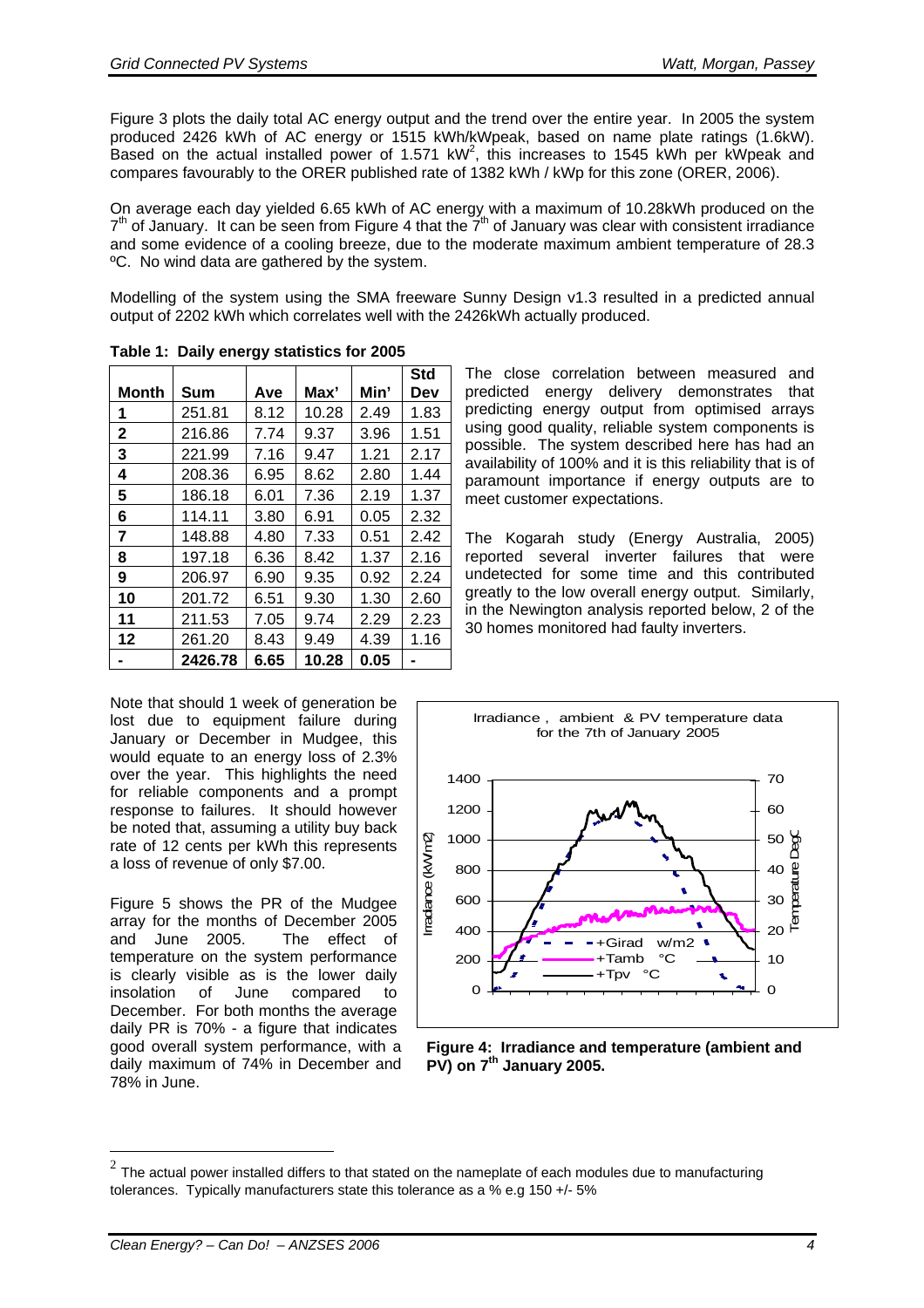

**Figure 5: System Performance Ratios at different insolation levels in June and December showing reductions in December due to increased array temperatures.** 

# **3.2. 1 kW Systems in Newington** (from Watt et al, 2006)

3.2.1. Background

As part of the planning process for the 2000 Sydney Olympics, the organisers agreed to create a "green" village and environmentally sustainable facilities. The Athletes Village was purpose-built as an energy and water efficient medium density development with a mix of free-standing homes, apartments and community facilities. It was part of the new suburb of Newington and some of the houses were used to accommodate Olympic athletes during the Games and then sold. All freestanding homes are equipped with PV systems and solar water heaters. By 2004, 780 homes had been built with 1000 Wp of PV each and 199 houses with 500 Wp each. Passive solar design features, energy efficient appliances and grey water systems are also used in all homes. These were expected to reduce net energy and water requirements significantly compared to standard Sydney households.

Although it was generally promoted as a Solar Village, the design and marketing of the Newington homes was more circumspect with regard to their energy efficiency and solar features. The solar arrays, although not totally hidden, were generally roof integrated and placed discretely so as not to be too visible from the street. The homes were purposely marketed to the general home buyer, not to the 'energy aware' or 'green' customer market. The energy features were part of a total home package and purchasers may not necessarily have been especially interested in them.

With the suburb now well established, the NSW Department of Planning monitored a selection of the homes as part of its electricity demand management activities, in order to assess the overall impact of the sustainable energy measures used, as well as the effectiveness of the PV systems in minimising peak loads on the grid. Data on electricity use and PV output were collected from 30 homes with 1kW PV systems over 12 months from the beginning of July 2004 through to the end of June 2005. The results are reported in Watt et al (2006). The data consisted of half hourly PV output, with import and export of electricity from the grid measured separately. This allowed assessment of the overall impacts of urban-scale use of PV on the network, examination of the variability between different houses, together with any correlation between PV output and load. The household load and PV output profiles were compared to half hourly loads at the local Homebush Bay zone substation and the National Electricity Market (NEM), as well as NEM spot prices and ambient temperatures in the Sydney Olympic Park area.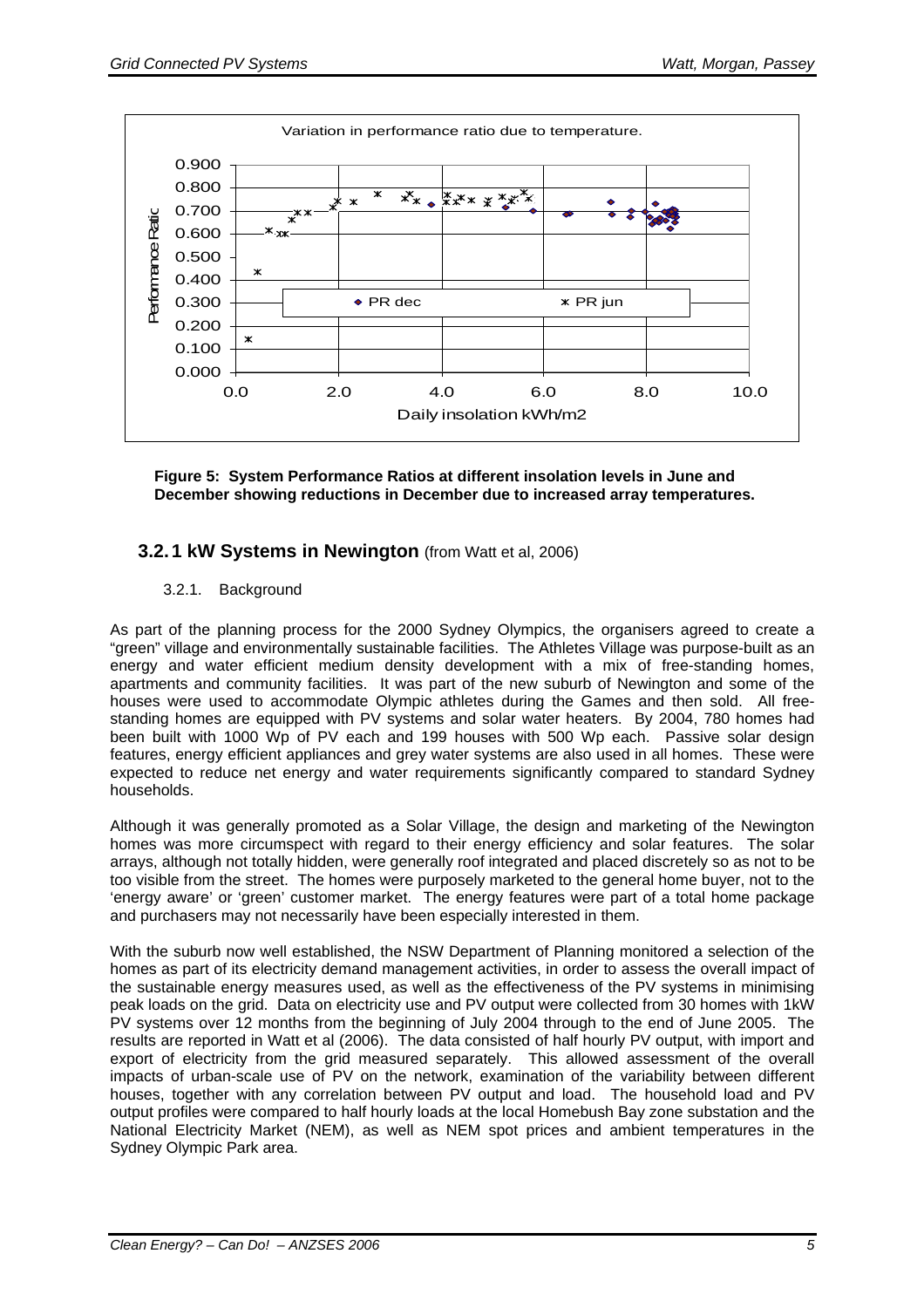#### 3.2.2. Newington PV Performance

The average daily PV output per house was 3.16 kWh, or 19.6% of consumption. Two of the PV systems were found to be faulty, one not operating at all, the other showing very low output. The householders are either unaware that the systems are not operating, or have not bothered to access their system warranties. Thus, for the operating systems, the annual average output was 1234 kWh, which is slightly lower than the ORER published rate of 1382 kWh / kWp for this zone (ORER, 2006).

The 30 Newington systems have a PR of 0.61. If the two nonfunctional systems are removed from the data, the remaining 28 systems have a PR of 0.65. This compares with international averages of 0.70 for systems installed after 1996 (PVPS Task 2, 2005) and 0.70 shown above for the Mudgee system. Hence the Newington systems are performing below the average range. Temperature de-rating of the PV panels, which are recessed into the roofline, may be responsible.

The PV average maximum contribution occurs between 10:00am and 2:00pm, whereas the average Newington residential



**Figure 6: Annual average Household load, PV output and resultant load for 30 Newington homes** 

load peaks between 6:00pm and 10:00pm. Thus PV makes the Newington residential peaks, as seen by the network, even more distinct. The passive solar design of the Newington houses exacerbates this problem as it reduces the need for midday cooling. Conventional houses are likely to have a higher midday load if air conditioning if installed. Load from the 30 Newington homes is also very peaky, with the load being greater than about half the maximum for only 5% of the time. PV changes this very little; the main impact is to offset the load when it is very low which results in export to the grid at these times. Ten of the top 20 peaks occurred on Sundays. The peak loads on all these days were late in the afternoon, when PV could not contribute. Figure 6 shows the average load and PV contribution over the whole year.



**Figure 7: Load duration curve for Homebush Bay substation for the top 500 load points July 2004-June 2005, showing the offset possible from 10X the PV currently installed** 

Newington is serviced by the Homebush Bay substation, which has a large industrial and commercial load and a corresponding peak load between 11am and 2pm, which allows PV to align well to overall network load. The 30 monitored sites were assumed to be representative of the total installed PV at Olympic Park which feeds into the Homebush Bay substation. Figure 7 shows the load duration curve for the top 500 load points at the substation, with the resultant load as reduced by PV output. To make the contribution by PV to offsetting the total Homebush Bay load more obvious, the estimated Olympic site PV output was multiplied by 10. It is clear that, in addition to reducing energy and losses, the PV reduces peak load right up to the very highest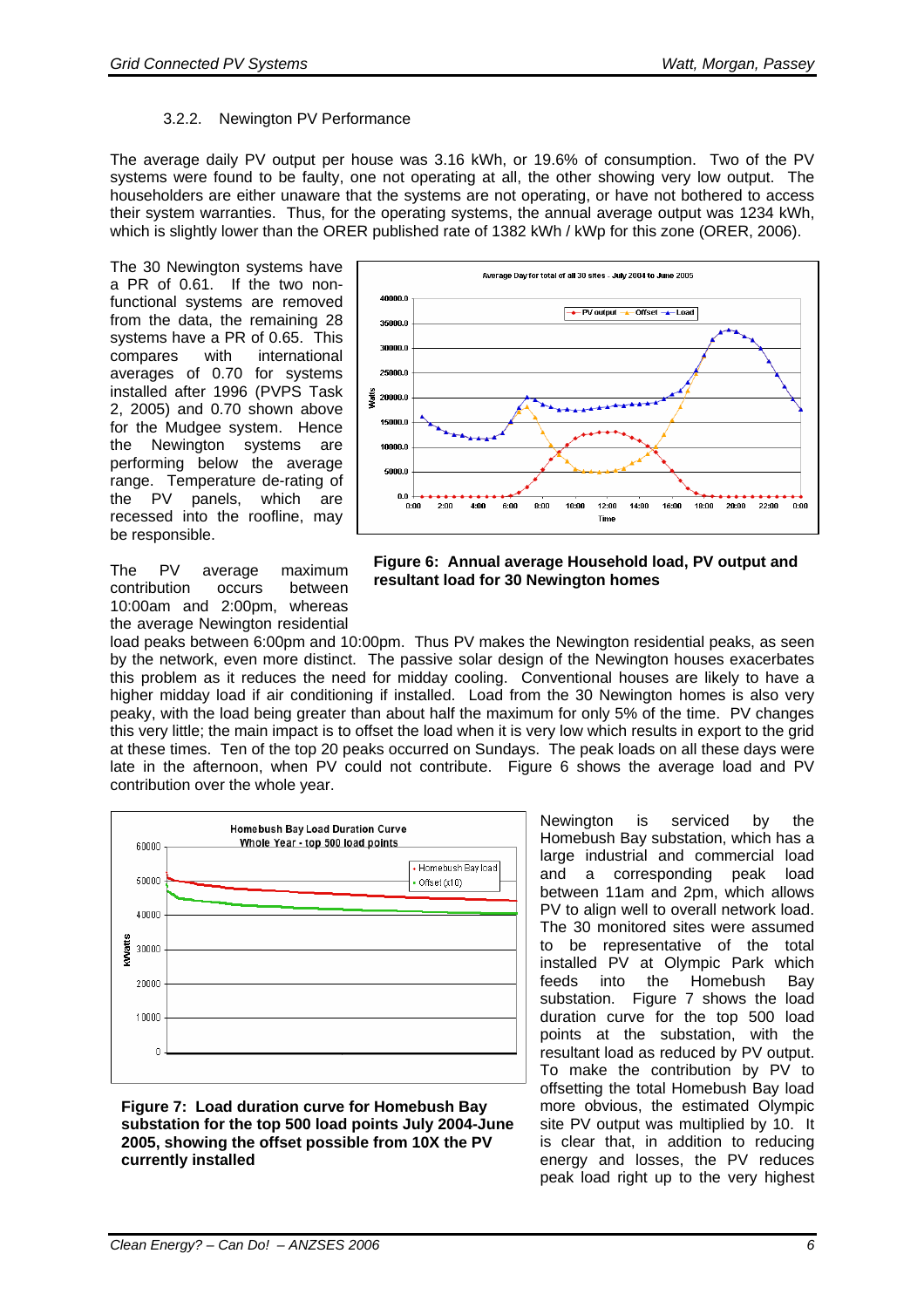load points. The 3.4 MW reduction in the highest load point means that 29.5% of the assumed 11.54 MW (10x current PV) was contributing directly to offsetting the peak load.

There is little general correlation between either PV output or residential load and NEM spot prices, although there is an occasional coincidence of high load and high spot price.

### **4. PV PERFORMANCE AND ISSUES RAISED**

#### 4.1.1. Conflicting expectations and objectives.

With buy back rates varying from as little as 4 cents per kWh to the more typical 12-14 cents and minimal (zero!) reward given at present to PV systems for their contribution to minimising peak loads on the grid through power generation at peak times, a conflict in interest and expectations may arise.

For net metered systems, where the import rate equals the export rate, the system owner is encouraged to maximise the PV system's output. Thus, in the absence of a reward for generation at particular times, PV arrays should be configured to maximise annual energy output and PV revenue (\$291 annual in the Mudgee case assuming 12cents per kWh).

Whilst many have reported the potential network benefits of using PV as distributed generation near the points of end-use, in addition to the benefits when the PV profile matches peak demand (BCSE, 2003, Watt, 1997), there is no incentive at present for the PV owner to maximise grid benefits. Indeed a customer who orientates their array at an azimuth of North West, in order to delay peak power generation to better match peak utility demand, is at present reducing the annual energy output from their system by approximately 4% (1332 kWh/kWp compared to 1382 anticipated for a North facing array) with no compensation. For arrays facing West the reduction is approximately 13% (1199kWh /kWp), using figures calculated by Sunny Design.

It could be argued that net metering provides a general incentive for PV installation, since the rate paid is higher than that which would normally be paid for power purchased by the electricity retailer, even including network costs. Nevertheless, as shown for the Newington PV systems, a significant reduction in substation peak load can occur due to PV installations, with benefits to both the retailer and the network service provider. Perhaps it is this split of benefits, compounded by the lack of a carbon price in the Australian electricity system, which makes the case for grid-connected PV more difficult to argue than it appears to be in other countries. In this context it is interesting to note that electricity retailers are moving away from net metering in any case, so that many PV system owners are now being offered rates closer to bulk supply rates for exported electricity. This is in sharp contrast to the international trends to high feed-in tariffs for PV, which have now been adopted in 41 state or country jurisdictions (REN21, 2006).

#### 4.1.2. System performance and customer expectations

Failure of system equipment, especially if undetected, can certainly contribute to customer expectations not being met. A more common situation, however, is that systems are operating but not at their optimum. In these cases the owner is often unaware of the situation, especially if inverters are in locations with poor access, such as attic voids and no remote display is available. Net metering and a lack of accurate weather data can contribute to this ignorance.

It is feasible, however, with knowledge of basic system parameters, to validate that the inverter is tracking the maximum power point of the PV array. With knowledge of the open circuit voltage of the system and the ambient temperature, basic system performance can be calculated.

Each module has a typical open circuit voltage of 44.2 volts, with a maximum power point voltage of 35.1 (typically Vmp is 80% of Voc). Thus with knowledge of the module voltage when producing power, and its temperature, it is simple to ascertain whether the system is operating at its maximum power point.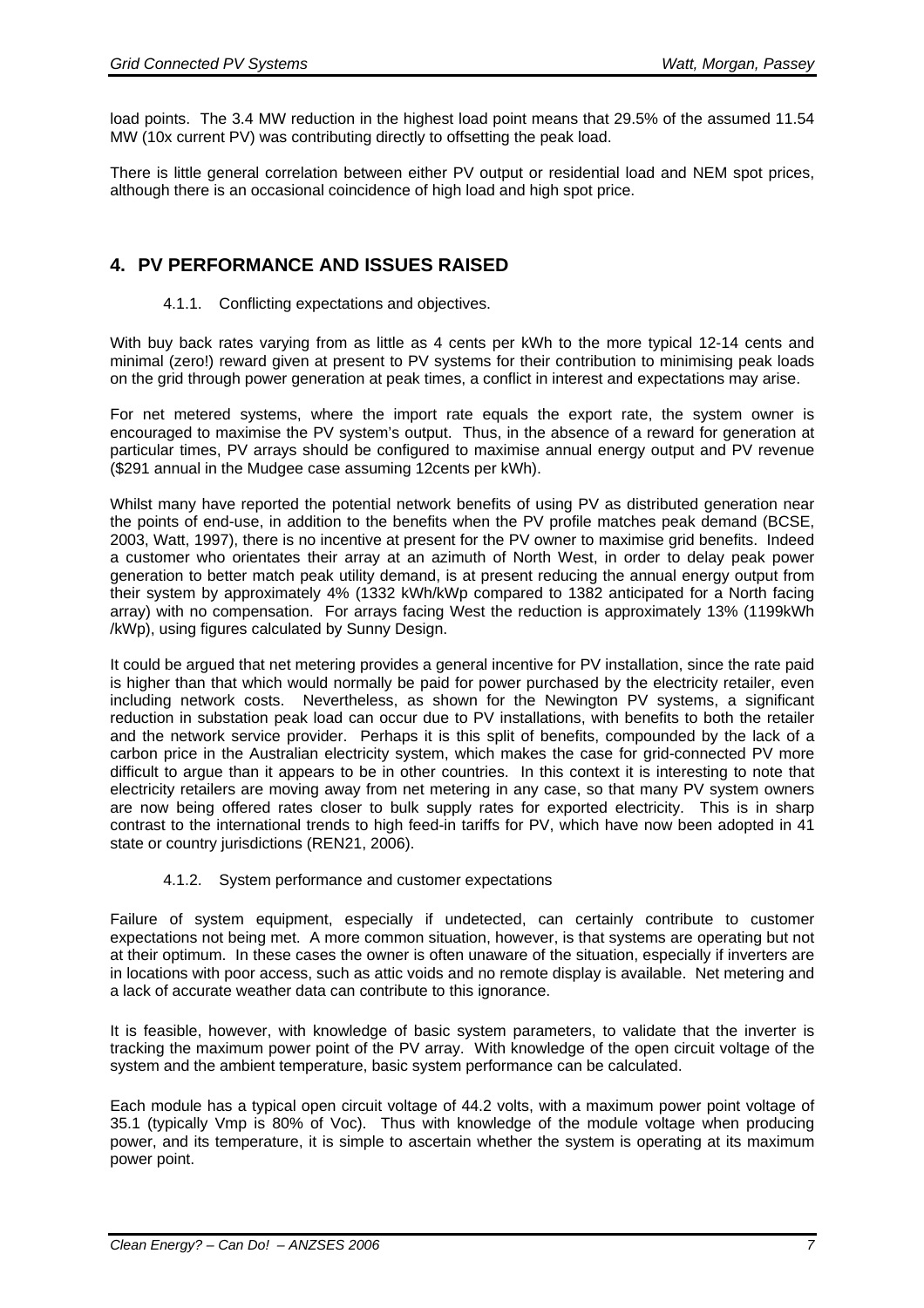

#### **Figure 8. Using a net export meter [8a] conceals PV system performance from the user if inverter performance data are not readily available whilst [8b] enables non optimum system performance to be more easily detected.**

For instance with the Mudgee array operating at 50 ºC and knowing that the open circuit voltage falls by 2.2 mV / cell / ºC we would expect the system voltage at this instant to be:



**Figure 9: Effect of temperature on the maximum power point voltage** 

Good correlation is achieved with the observed system voltage for the  $7<sup>th</sup>$  of January 2005, as shown in Figure 9. However, even this level of assessment requires access to data which may not be available to the system owner. In practice, it may be useful for system owners to be provided with a simple table showing the output range which should be expected at various temperatures, with assumptions built in as to the relationship between array temperature and ambient temperature. This may provide a simple means of checking whether or not the system is operating correctly. If the output appears to fall outside the given range, a simple maintenance checklist could be used, with a maintenance call as the final option.

Without some indicator of system output, however, even this simple check cannot be undertaken.

A common fault in relation to temperature in the author's (2) experience is that systems are designed incorrectly – in some cases insufficient DC voltage is present to allow the inverter to begin tracking the maximum power point. This problem is amplified during warm weather at high irradiance levels where the system voltage reduces further from nameplate by 0.0022V/cell/ºC (equating to 4.8V per 72 cell module assuming a 30ºC temp rise above standard test conditions). In some cases the inverter may "bottom out" or "flat line" on the power voltage curve and thus operate at a non optimum point of the array's power–voltage curve.

Interestingly, of the 4157 hours of data logged in Mudgee for 2005, the array temperature was greater than 50ºC for 23% of the time, greater than 60ºC for 8% and greater than 70ºC for only 0.4% of the logged time. From these data it would seem reasonable to configure systems for correct operation in temperatures of at least 60ºC. It may also be useful to provide output figures assuming these likely

#### $[5 \times 44.2 - [5 \times 72 \times 2.2 \times 10^{-3} \times (50-25)] \times 0.8 = 161$  V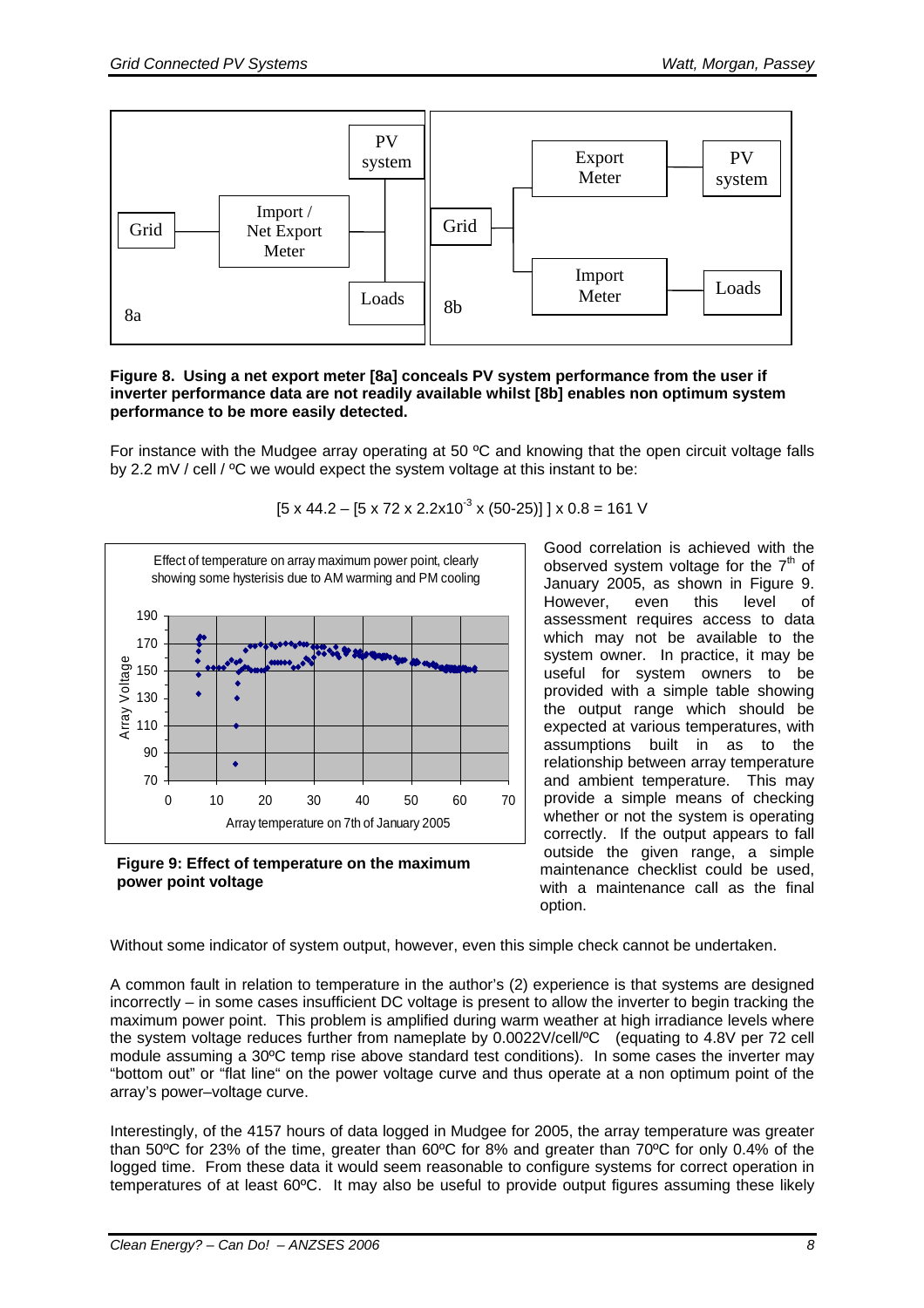higher temperatures under Australian conditions. For the Mudgee system, the rated temperature of 25ºC is exceeded 66% and the NOCT temperature of 47ºC is exceeded for 29% of the time.

Care must be taken however not to exceed the input voltage ratings of inverters as this will, in the majority of cases, lead to non–warrantable damage. Whilst connecting more panels to the inverter to increase energy production may be the intention, this action may not always meet the expectations of the customer.

### **5. CONCLUSIONS AND RECOMMENDATIONS**

Grid-connected PV systems are just beginning to become an established market in Australia. Over 6 MW is now installed, but the potential market is very large, given Australia's excellent solar resources, our high level of grid connection, our high level of individual houses and high home ownership rates. With a minimal level of system checking, it is possible to ensure high system availability and good performance ratios. The high daytime temperatures experienced in many parts of Australia indicate a need to ensure appropriate system design, wiring and component placement. The PV systems reported on in this paper each displace between 1.3 and 1.6 tonnes of  $CO<sub>2</sub>$  per kWpeak per year and could be expected to do so for 30 years or more. Increased uptake of grid-connected PV could therefore play a useful role in reducing Australia's greenhouse gas emissions. Alternative support structures, which provide more incentive to maintain high output and reduce greenhouse gas emissions would assist in future market development. The following recommendations are made:

Meeting customer expectations is critically important if this market is to meet its potential. Customers need clear and easy-to-understand information which explains key aspects of system design and expected performance. This should include maintenance checklists, expected output at different temperatures and the significance of aspects such as shading, dust build-up, loose connections and inverter over-heating. This information should be discussed and explained, not merely included in a manual. Preparation of video/DVD based information should be considered. Important in all this is the ability of owners to see what the system is doing, so they can assess whether or not it is operating correctly. Readily accessible displays on the inverter, or remote display panels should be encouraged. The establishment of a PV owners' network could also be useful, as could an email or telephone-based help line. While the market is small and customer information and understanding are low, the exchange of information and experiences amongst system owners may play an important role which supplement's information provided by the installer. It will of course bring out the gripes and general negative feedback, but this is also important for the industry, in order to keep improving its systems and its customer service.

Metering and tariff issues are set to become more complex with the rollout of interval meters and increased retail competition. Net metering was initially offered to the majority of small PV system owners, but many electricity retailers are backing away from this, with new customers being offered less favourable buy-back rates. In addition, the interval meters typically being installed do not have a spare channel with which to record PV output, so that a second meter is likely to be required, making net metering less likely to be offered. Internationally, net metering is often mandated for small PV systems while increasingly, high buy-back rates or 'feed-in-tariffs' are offered in order to encourage PV installation. Providing support for PV via high buy-back rates, rather than via up-front capital grants, has the advantage of encouraging system owners to make sure their systems are performing optimally at all times. This in turn encourages installers to provide maintenance contracts and longer warranties, while also placing more pressure to reduce up-front costs, since these are not subsidised. International analyses (eg Carbon Trust, 2006) have also found that feed-in tariffs can provide a more cost effective means of technology support than more generic mechanisms such as MRET – not only because they can target specific technologies, but because the tariff can be adjusted as prices change and can also be varied by location, for instance, to encourage PV in grid-constrained areas that have an appropriate load profile. From the Government's point of view, a feed-in tariff model should provide more certainty that the systems supported are working and hence that funding provided is actually delivering the greenhouse gas benefits promised. Net metering should be the minimum level of tariff support provided in order to encourage grid-connected PV installations in Australia. Higher feed-in tariffs should be considered, at least in critical locations.